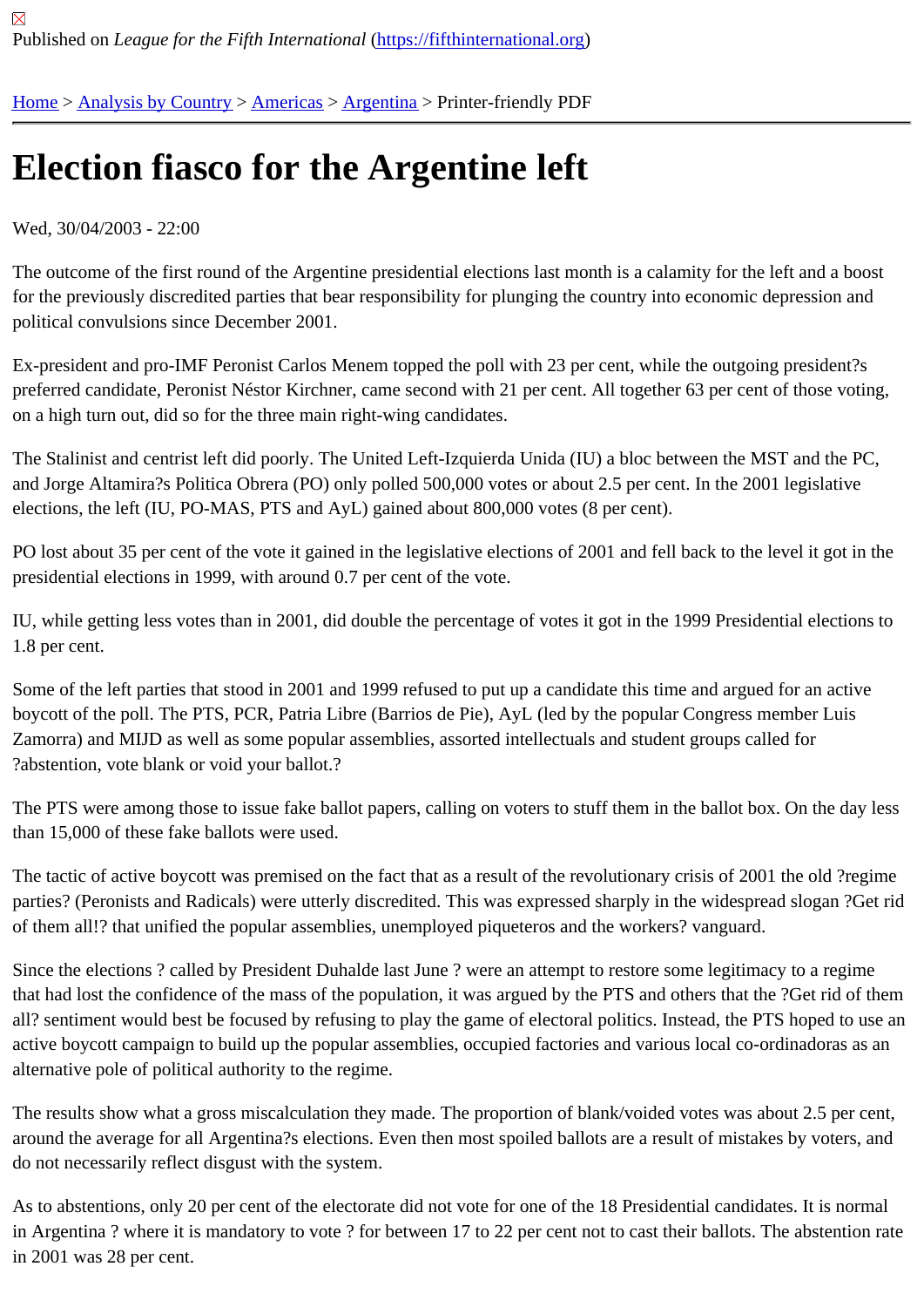The tactic of ?active boycott? was misconceived. The main political defect of the Argentine working class is the absence of any mass independent workers? party. For 60 years the gangster Peronist trade union bureaucracy has tied the mass of organised workers to the Peronist party (PJ). In these elections the various trade union barons have backed one or other of the rival Peronist candidates.

Since the revolutionary days of December 2001, the main defect of the political situation has been the inability of the vanguard, some tens of thousands strong, to draw in the several million-strong organised working class (mainly in the two CGTs and the CTA trade union federations) into a battle to unseat the Duhalde government through general strike action. The trade union leaders of the rival CGT federations absolutely refused to do this.

In overcoming this gap in class consciousness between the vanguard and the mass of the working class it was crucial for the former to find every opportunity to present the case for breaking politically with Peronism and forming a workers? party.

The presidential elections were such an opportunity. Last October we said: ?Duhalde was at his weakest in first half of the year; but has been helped by: continued support from the CGT trade union bureaucracies that have refused to organise general strike against his government; the fact that from spring onwards the mass movements came up against limits of their spontaneous development and a certain bureaucratisation of them has taken place; thirdly, whereas in the first half of the year Duhalde could not lean on foreign support, today the IMF has become reconciled to his regime.

?[Duhalde?s] job is to stabilise the crisis not overcome it; that is entrench the losses the masses have suffered so far while preventing a generalisation of the resistance. This involves repression of the left-wing of the movement against him and an attempt to preserve the 1994 constitution from those who demand that ?all of them must go?.

?Alongside repression goes the quest for regime renewal. This involves seeking to re-legitimise the ?regime parties? by organising new presidential elections that can draw the masses into participating in them.?

Faced with this the task of the left was to build the biggest possible united campaign around a workers? party presidential candidate. Such a candidate could have been drawn from one of the nationally known representatives of the occupied factories, for example.

They should have stood on a platform that represented the key thrust of the revolutionary days: for a living wage, nationalisation of the banks, nationalise the occupied factories under workers? control, root the popular assemblies in the working class and through them build a national delegate-based alternative the Congress; freedom for all political prisoners.

Unfortunately, the sectarianism of some on the left, like PO, would have been an obstacle, but massive pressure from the piqueteros and occupied factories could have overcome this. Similar pressure may have forced unaccountable leaders like Luis Zamorra and his AyL to join such a project.

A candidate, on a revolutionary action programme, could have at least unified the existing vanguard around a common political campaign and drawn hundreds of thousands of CGT members away from Kirchner in Gran Buenos Aires, where he received half of his support.

Such a campaign could hardly have gained much less than the pathetic results achieved by Jorge Altamira for PO or the meaningless outcome of the ?active boycott? campaign.

In the next half year there are elections for governor in many states throughout the country. The left must absorb the lessons of the presidential elections, and build a unified campaign around workers? party candidates.

The results represent something of a victory for President Duhalde. His candidate is the overwhelming favourite to win the second round on 18 May. Menem is hated by most people for his role in bringing about the present disaster when he slavishly followed the neo-liberal polices during his two terms in office in the 1990s. He has mined his available